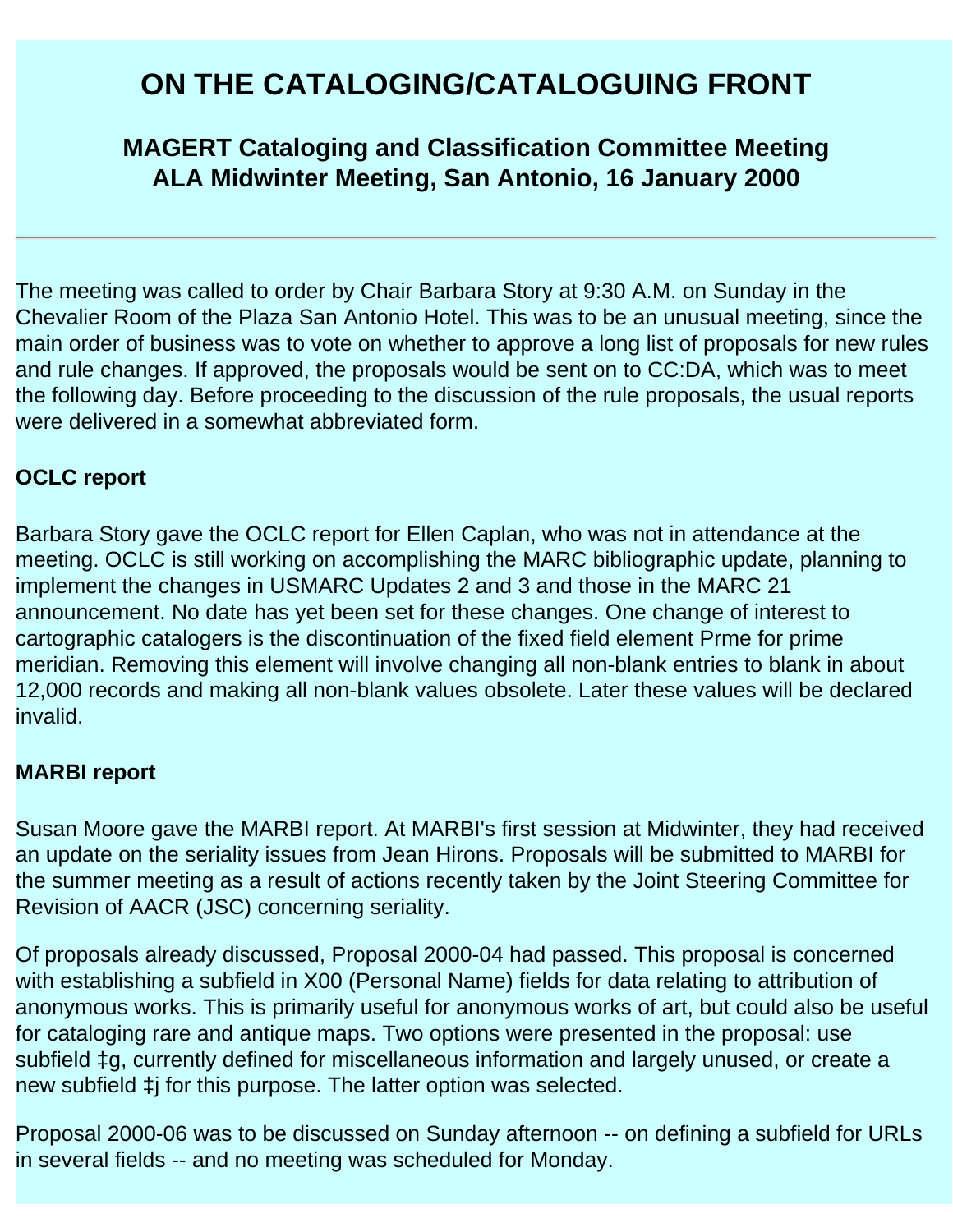Susan also noted that Joe Winkler, Chair of MAGERT, had contacted MARBI concerning the possibility of having a program at the annual meeting in Chicago on less than full level MARC cataloging for maps, covering Dublin Core and related issues.

## **Library of Congress report**

Barbara Story delivered the brief LC report. She announced that the Library of Congress has a new Chief, John Hébert. The National Digital Library project is continuing, with the railroad maps being nearly completed. They should all be scanned later in January and the cataloging records will be available in February. The Civil War maps will follow.

# **CC:DA report**

Elizabeth Mangan gave the CC:DA report. Four task forces have been discharged by CC:DA, having completed their duties. Two new task forces were formed: one on major/minor changes, dealing with when to create a new record; and one on recommendation 2 from the Rule 0.24 report, dealing with multiple formats. Recommendations I and 3 had already been accepted by JSC. A report on musical works was continuing to be discussed. A new report from JSC discussing changing to one spelling of "disk" to replace the current practice of using "disk" for magnetic media and "disc" for optically-encoded items was also being discussed. CC: DA was to meet again on Monday, and would be discussing the MAGERT proposals if the present committee voted to send them on to CC:DA with its recommendation.

#### **Inquiry from David Allen regarding Dublin Core guidelines**

The draft of a document regarding Dublin Core guidelines for cartographic materials is in the works. David Allen (Past-Chair of MAGERT) was appealing to map catalogers who might want to work on a subcommittee to develop this idea. More information can be found on this at [www.](file:///C|/magweb/libmap_corcart.htm) [sunysb.edu/libmap/corcart.htm.](file:///C|/magweb/libmap_corcart.htm)

## **Discussion of MAGERT proposals**

Barbara Story passed around a summary of the proposals for rule revisions and new rules, along with printouts of comments received from committee members, and also a handout detailing changes that had been made as a result of discussions occurring after the initial distribution of the proposals. For this report I am reproducing Barbara's summary only, which reflects the changes. More details will follow in the future in this column, at which time I will also try to report on the result of the CC:DA discussions.

Here is the summary of the proposals: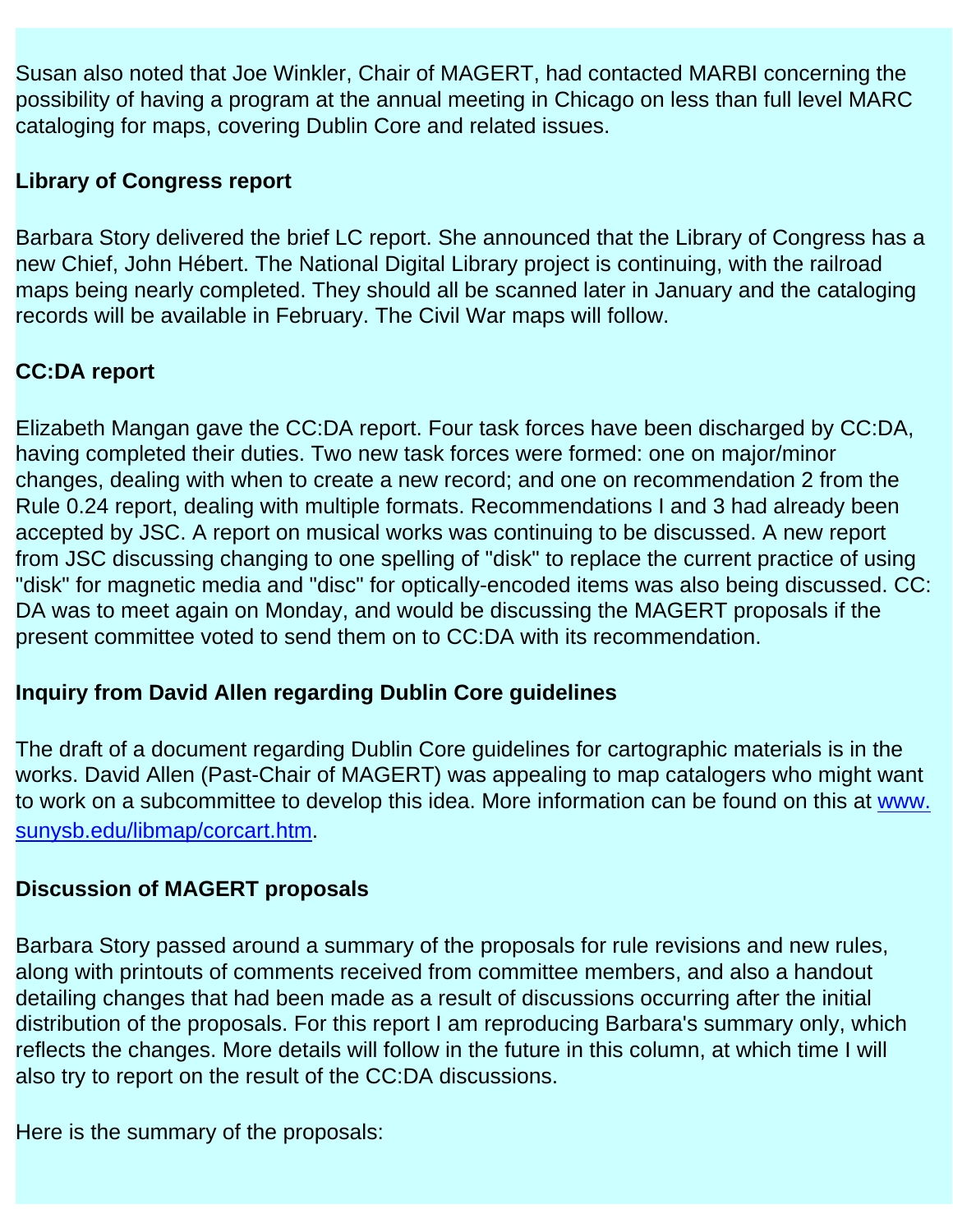1.1C1 Revision of the rule to change the general material designation (GMD) used for cartographic materials from "globe" and "map" to "cartographic material."

1.1C3 Revision of the rule for reproductions, to allow for the use of two GMDs, one for the original format and one for the format of the reproduction.

1.1C5 New rule to allow the use of different GMDs to identify the content of the item and the carrier of the item when they are different.

3.1B3 Revision of the rule to add instructions for giving the location of the title chosen as title proper in some instances.

3.1F2 Deletion of the rule, which deals with transcription of the statement of responsibility. The rule is not carried into any other chapter and leads to confusion as to the necessity of a statement of responsibility.

3.3 Revision of the rule to add additional types of mathematical data.

3.3A3 New rule to indicate that the Mathematical Data Area should be repeated for two, nonrelated scales.

3.3A4 New rule to specify the order when multiple mathematical and other material-specific details are included.

3.3B1 Revision of the rule on determining scale to correct language for calculating scale using a bar scale, and adds use of "Scale not given. "

3.3B2 Change to correct the examples. (Substitute abbreviation for "inch.")

3.3B4 Revision of the rule for items having two scales to use separate scale statements.

3.3B5 Revision of the rule to use "scales differ" rather than "scales vary."

3.3B6 Revision of the rule to use "scales differ" rather than "scales vary."

3.3B7 Revision of the rule to clarify the use of "not drawn to scale."

3.3B8 Revision of the rule to cover two-dimensional representations of three-dimensional items.

3.3B9 New rule to provide instructions on scale for electronic resources.

3.3C1 Change to correct an example. ("Conic" should be capitalized.)

3.3C2 Revision of the rule to clarify additions to the projection statement and to move information about ellipsoids to the notes.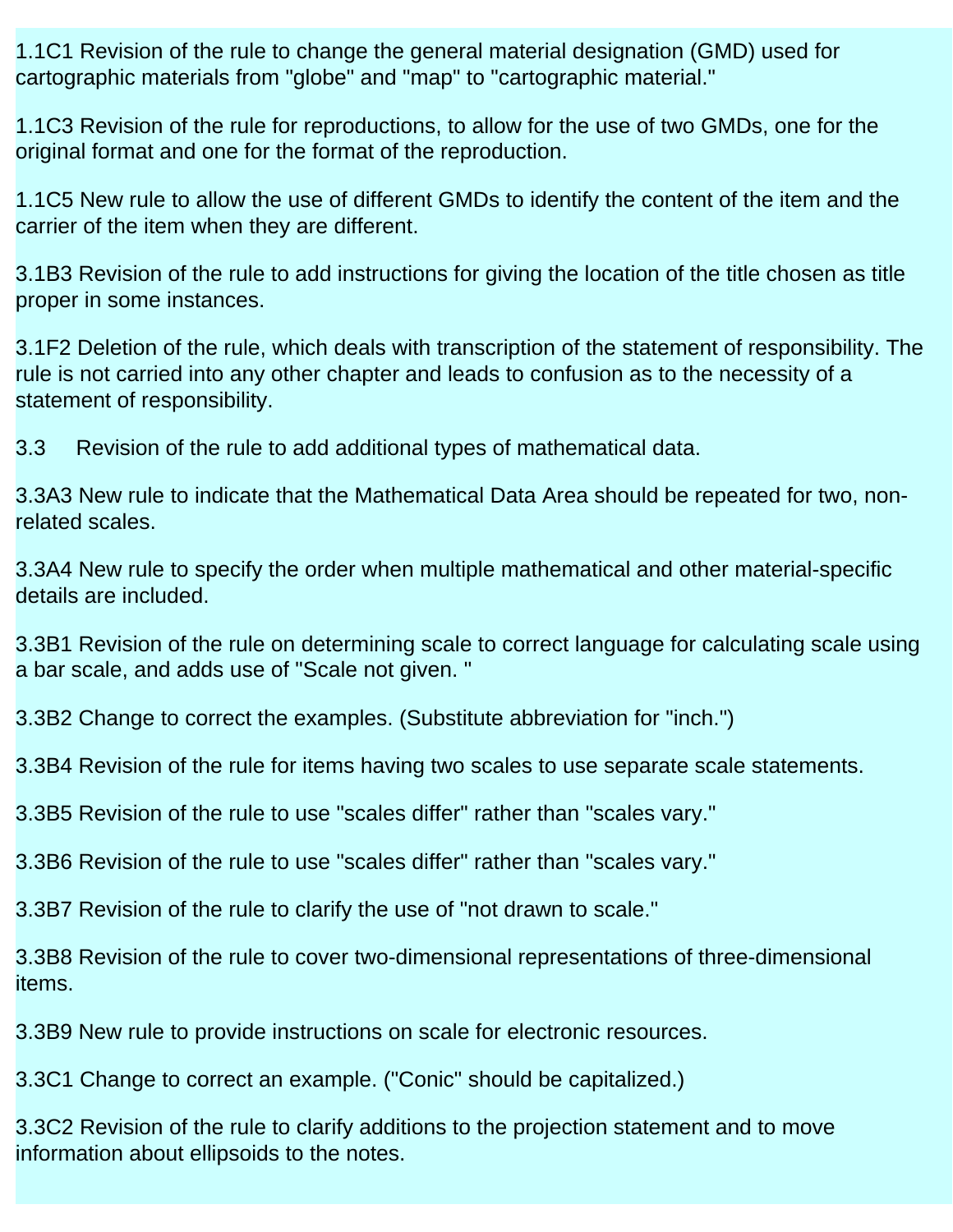3.3D1 Revision of the rule to clarify the instructions for the bounding coordinates and to add instructions for recording decimal degrees for electronic resources.

3.3D2 Revision of the rule to clarify the use of "chart" for cartographic materials.

3.3F New rule to accommodate Federal Geographic Data Committee (FGDC) data on the digital graphic representation method used for electronic resources.

3.3G New rule to accommodate FGDC data on the geospatial reference method used for electronic resources.

3.5B1 Revision of the rule to add a specific material designation (SMD) for electronic resources and to modify the SMD for "relief model" and "map section."

3.5B2 Change to correct the example. ("Map section" changed to "section.")

3.5B6 New rule for the physical description of tangible electronic resources.

3.5C1 Revision of the rule to include additional information as part of other physical details.

3.5C4 New rule to include medium as part of other physical details. (Current rule 3.5C4 renumbered to 3.5C6.)

3.5C5 New rule to include production method as part of other physical details. (Current rule 3.5C5 renumbered to 3.5C7.)

3.7B3 Revision of the rule to add instruction for giving the location of the title chosen as title proper in some instances.

That's it for this report. As stated above, I intend to provide more details about the rule changes in a later column. Till then, keep cataloging those maps, err..., cartographic resources.

— *Mark Crotteau* 

[Top](#page-0-0)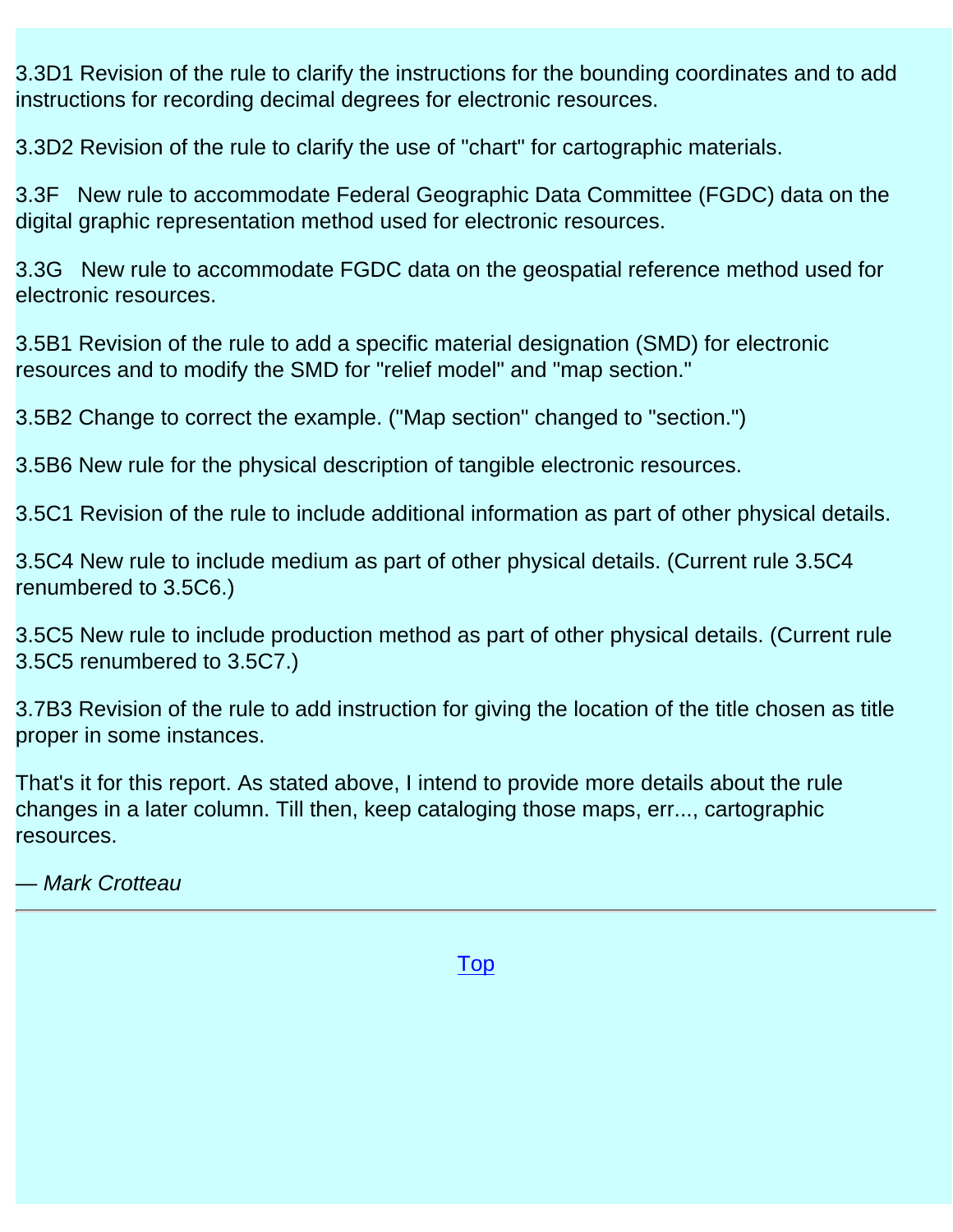# **EXECUTIVE BOARD I MINUTES**

#### **Menger Hotel, San Antonio, Texas**

#### **January 14, 2000**

<span id="page-4-0"></span>The minutes from the annual meeting held in New Orleans were approved.

#### **Bylaws changes**

Margaret Brill has resigned as chair of the Bylaws Committee. David Allen agreed to serve as interim chair and later agreed to be the chair. The procedures concerning proposed changes to the bylaws for the charge to the Education Committee and the election of the shared Round Table Councilor will be deferred until the annual meeting. Tsering Wangyal Shawa, chair of the Education Committee, was unable to attend this meeting due to a family crisis.

#### **Round Table Coordinating Committee**

The Round Table Coordinating Committee has a new, revised handbook on their web page. The meeting time for annual has been changed. There is a new ALA plan for 2005. The debate continued on who speaks for ALA.

#### **Core Values Statement**

A task force, called the ALA Core Values Task Force, has been formed to develop a statement of core values for the profession and to get feedback from the divisions, round tables, affiliates, and so on during the Midwinter meeting. Janet Swan Hill will be attending the second Executive Board meeting to get our feedback. Joseph Winkler distributed copies of the proposed text for review by those present and will be distributing copies at the Education Committee, as these are the two groups in MAGERT most concerned with the issue. Anyone who has comments on the text should share them at Executive Board II.

#### **CUAC representative**

Mark Thomas has been the MAGERT representative to CUAC for one three-year term. His term will be up this year. He is willing to serve another term and any other candidate names should be brought to Executive Board II.

#### **Member Roster Situation**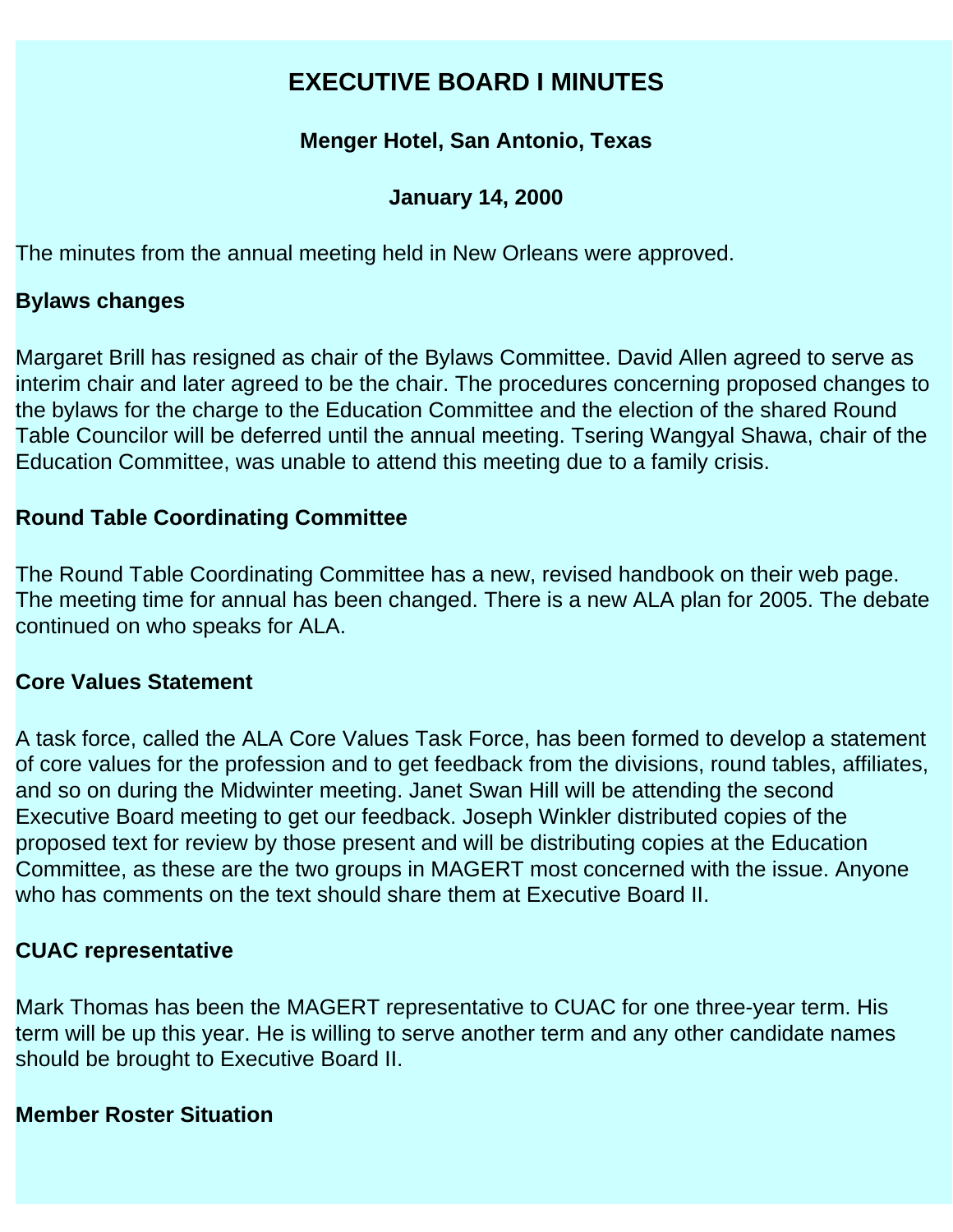Mary McInroy reported that Danielle Alderson had sent her membership statistics, and they are from the new system. There was some discussion about getting monthly statistics about the membership and getting a membership roster showing the names, institutional affiliations, and E-mail addresses for the individual members of MAGERT. There will be a nominal fee for getting the roster and it may be available on a disk. Preference was expressed to get the roster in alphabetical order by name of member. Further details will be worked out with Danielle.

## **Publications Survey**

Joseph Winkler distributed the results of the survey he conducted with the Executive Board on the publications currently done by MAGERT. Donna Koepp has expressed interest in stepping down as chair of the Publications Committee so we are looking for a new chair. Joseph summarized the results of the survey, and people may use the summary to measure how opinions are running.

## **Scheduling**

The Membership Committee meeting has been moved from the San Antonio Public Library to the Convention Center 006a. Mary McInroy distributed printouts about the committees for the chairs to pass out to interested members of the audience. There were some problems in scheduling meetings that usually meet back-to-back in the same room. The request was made that these meetings be held in the same place; this did not occur, and although changes were requested, the scheduling was not corrected. Danielle will talk to Conference Services to work on solving the problem.

#### **Executive Board II and General Membership**

Agendas for the meetings were distributed. The chair suggested that the verbal reports at the meetings reflect the highlights or issues of immediate concern and that full reports be reserved for publication in base line.

#### **Nominations and Awards**

Still looking for candidates for Vice-Chair/Chair-Elect and for the Honor and Awards.

The meeting adjourned at 6:27 p.m.

Respectfully submitted, Susan Moore, Secretary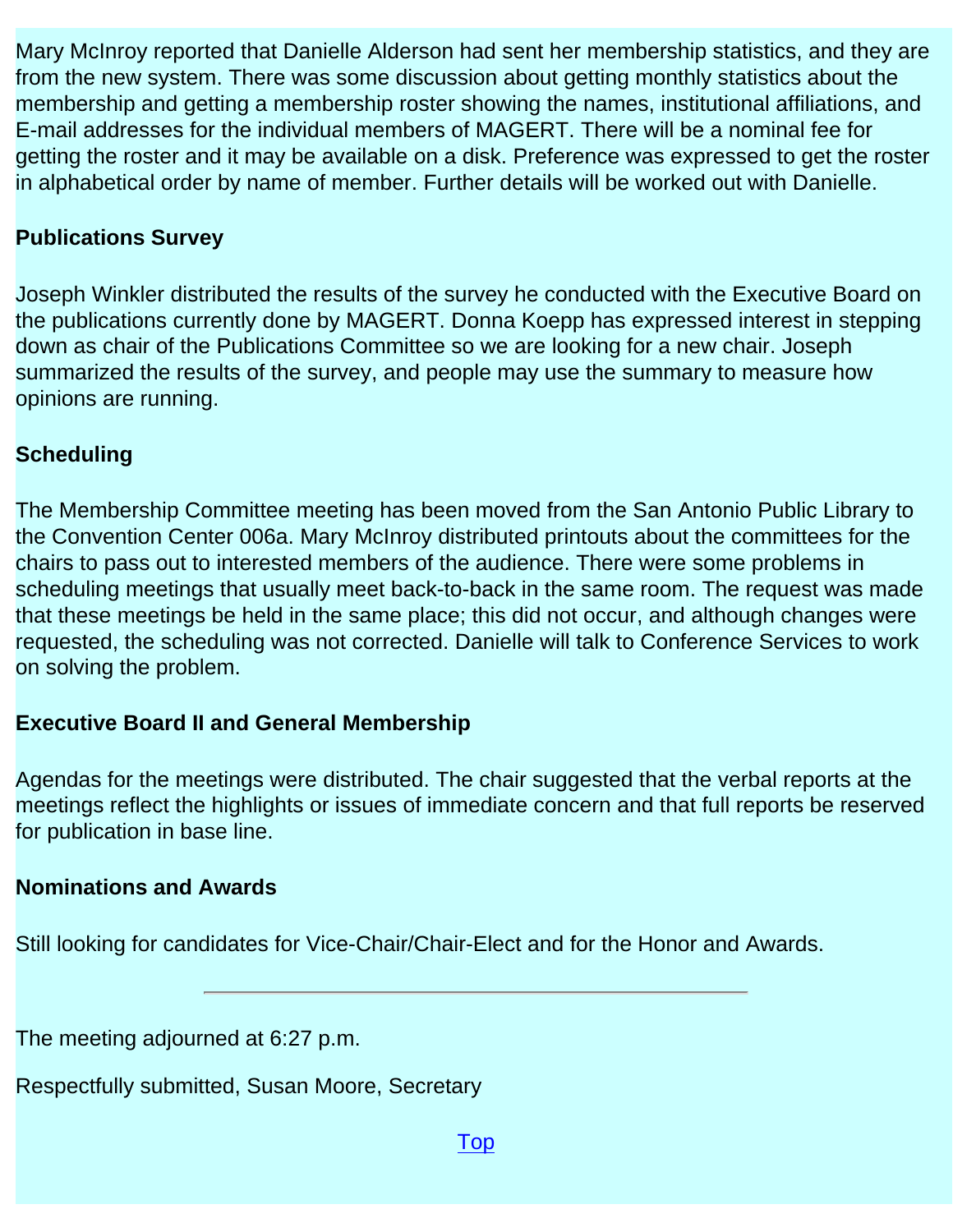# **ELECTRONIC MAPPING**

### **New Conference**

In December 1999, a message was circulated announcing a new ESRI-sponsored conference, the International Conference on GIS in Education ([www esri.com/industries/k-12/gisedcon.](http://www.esri.com/industries/k-12/gisedcon.html) [html](http://www.esri.com/industries/k-12/gisedcon.html)). The July 15 -19, 2000 conference at California State University, San Bernardino, is aimed at educators, administrators, and librarians, and is planned to be much smaller than the annual ESRI conference, with a limit of 750 attendees. (The registration fee is also a lot lower, at \$150.) CSU and ESRI have collaborated to offer informational sessions, paper presentations and technical workshops on GIS in education and libraries in an effort to provide the latest information in a more focused atmosphere. The conference announcement lists topics to be covered by the conference, including viewing GIS from different perspectives; implementation strategies; applications for K-12, college and university faculty, and administrators; hands-on training and demonstrations, grant writing for technology funding, and special applications for libraries.

The new conference is scheduled a few weeks before the annual ESRI User Conference, to be held June 26-30, 2000 in San Diego -- a much bigger, more technical conference that draws nearly 10,000 people. Many people are wondering whether to attend this conference, the annual ESRI User Conference, or both. I asked Angela Lee, from the ESRI Schools and Libraries Program, to answer a few questions about the conference. While Angela didn't exactly recommend one conference over the other, she did include some additional conference information that wasn't available in the original posting. She also stressed that they've extended the deadlines for proposals to February 29, 2000, and mentioned that they're still looking for additional presenters on a variety of topics. The conference looks like we map folks could have a significant role in shaping what gets presented -- get your presentation proposals out there! (See [www.esri.com/industries/k-12/gisedcon.html](http://www.esri.com/industries/k-12/gisedcon.html) for more information.)

I've included Angela's responses here, as well as a current call for presentations for the conference -- this newer conference is a great opportunity for GIS library folks to become more visible, and learn from each others' efforts.

 *librarians) a replacement to attending the ESRl annual conference in San Diego? Who was responsible for the premiere of this conference? Is this conference (for educators/* 

The conference is being organized by ESRI's Education Team (Higher Education, K-12 Education, and Libraries and Museums) and the California State University-San Bernardino (Colleges of Social and Behavioral Sciences, Education, and Extended Learning). The idea for the conference came from ESRI while CSU-SB is organizing the conference. The conference is designed for educators, and is meant to be an alternative to the ESRI User Conference, but not necessarily a replacement. Because the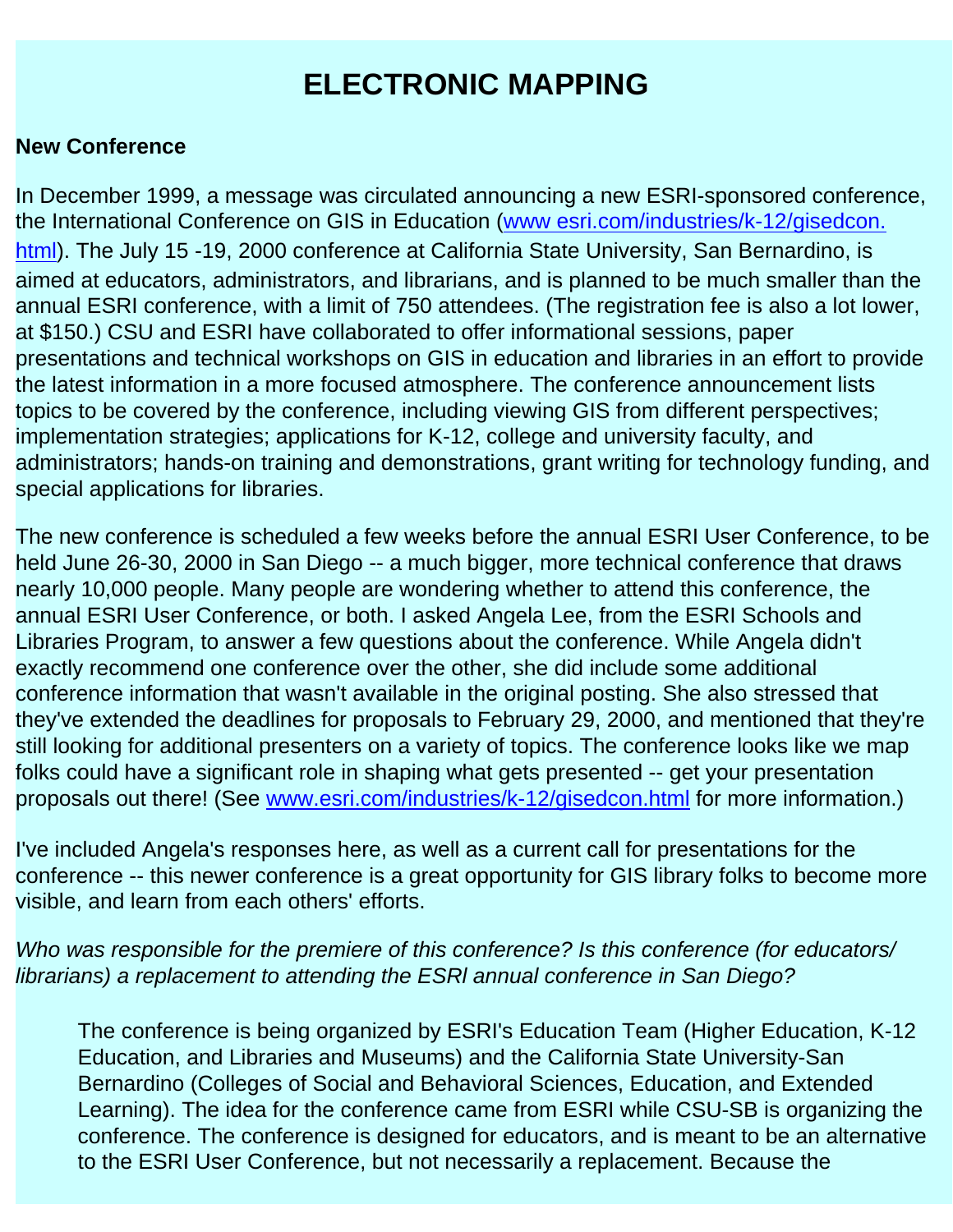Conference on GIS in Education focuses on the role of GIS in education, the sessions should focus more on issues of interest to teachers, researchers, librarians, and museum personnel than would be the case at the User Conference, where the diversity of topics is greater. The GIS in Education conference also should provide good opportunities for networking with other educators/librarians because of the more intimate feel (< 1,000 people vs. 9,000+). However, the User Conference provides a great opportunity to learn about the newest technology, and to learn about other applications of GIS (e.g., health, planning, crime analysis).

 *schedule been put together? Are any of the poster sessions/papers/presentations finalized yet? Has a preliminary* 

None of the sessions are finalized yet, but the general structure of the conference is as follows:

Sat & Sunday (7/15 & 7/16)

- Half and Full day GIS workshops
- Topics (tentatively) include Intro to ArcView GIS, GIS in Libraries, GIS Resources for K-12 Education, GIS resources for Higher Education, Intro to GPS, Arclnfo 8, Intro to ArcView Spatial Analyst Extension & ArcView 3-D Analyst Extension, Intro to Remote Sensing and ArcView lmage Analysis Extension.

Monday - Wednesday (7/17 - 7/19)

- Keynote speaker
- Exhibits
- Concurrent sessions
- Lunch
- Concurrent sessions
- break
- Concurrent sessions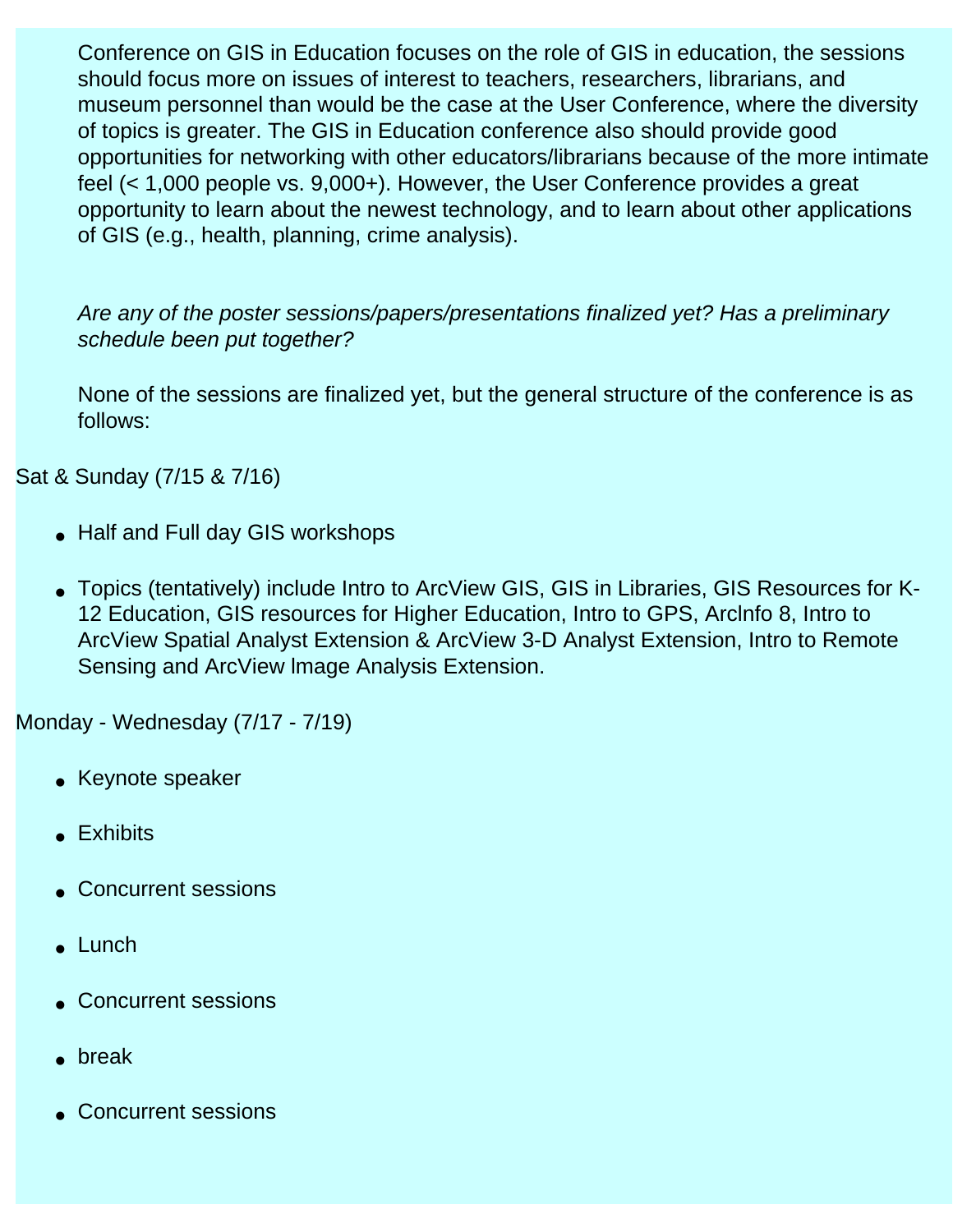● On Wednesday, a town-hall style wrap-up session.

The concurrent session would be 90 minute blocks, generally three 30-minute presentations. The hour immediately following the Keynote would be exhibits only time. We also are planning to have a "Doctor's Office" set up in the exhibit hall where folks can ask technical questions/get help with any problems they're having.

 *more intermediate/expert, hands-on, solutions training? What kind of training opportunities are planned for the conference? Will sessions be in the introductory style of the education trainings before the national conference, or will they be* 

The pre-conference training sessions are kind of a mix of introductory and intermediate workshops. The Introduction to ArcView session will be a general introduction, while the GIS in Libraries workshop will be more focused, but still introductory. The Spatial Analyst & 3-D Analyst workshop will be intermediate, as will the ArcInfo session. There also are opportunities for 90-minute workshops during the week, so if anyone would like to see other workshops, that could be arranged. Perhaps someone would like to do a Metadata workshop, or a workshop all about Census data, or an Internet workshop.

#### **Software**

I recently found a very helpful extension for ArcView, called AVPrimed. The 3.x extension does things like document your work session and the changes made to shapefiles, and rework some of the common ArcView functions for easier use. For example, when converting a theme to a shapefile, the name of the file is recognized and does not need to be re-entered (though you are given the opportunity to do so). Other features include automatic generation of log files; copying of documents within and between projects; automatic repetition of your last action; the ability to archive projects; the ability to shuffle the order of themes in the table of contents by alphabetical or draw order; and many more. I opened a simple project with a few themes, converted one to a shapefile, added a table and joined it to one of the themes, changed the classification for one of the themes, etc., and generated this watch file:

| 20000120161239 |                                                                             |
|----------------|-----------------------------------------------------------------------------|
|                | 20000120161239 Saved project nil to project: x:\public\gis\proj1.apr        |
|                | 20000120161239 Saved project: x:\public\gis\proj1.apr                       |
|                | 20000120161400 Theme [Counties.shp] changed label field from: Name to: Fips |
|                | 20000120161414 Saved project: x:\public\gis\proj1.apr                       |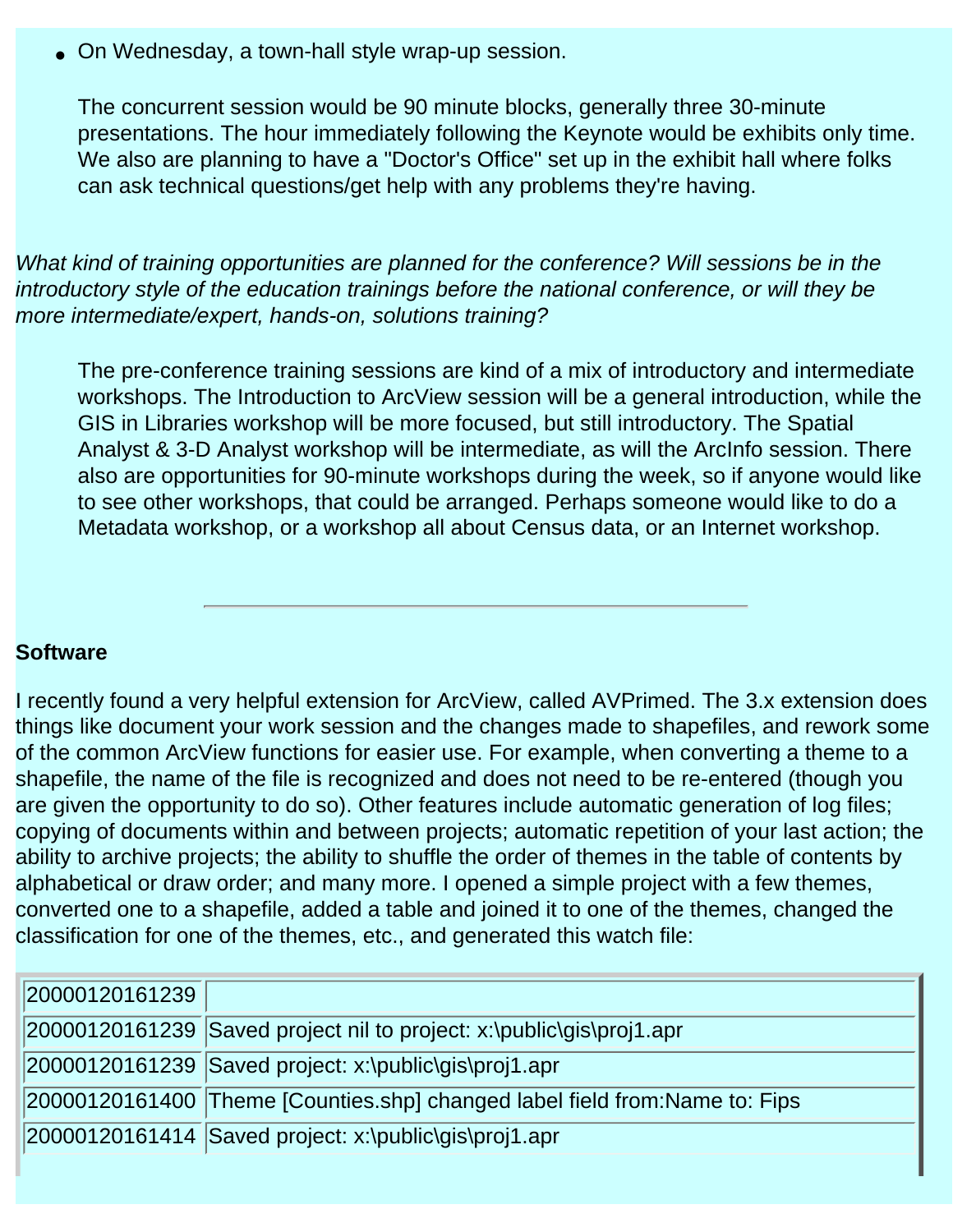| 20000120161506 Converted [Block Groups (Clipped) - San Juan County, WA] to shapefile: |
|---------------------------------------------------------------------------------------|
| d:\tempfiles\block_groups_(clipped)_-_san_juan_county,_wa                             |
| 20000120161522 Saved project: x:\public\gis\proj1.apr                                 |
| 20000120162342 Added file x:\public\gis\island_pop90.dbf as table: island_pop90.dbf   |
| 20000120162349 Joining table [island_pop90.dbf] to table                              |
| [Attributes of Block Groups (Clipped) - Island                                        |
| County, WA] by field [Blockgrwsx]                                                     |
| 20000120162352 Saved project: x:\public\gis\proj1.apr                                 |
| 20000120162354 Edit Legend of: Block Groups (Clipped) - Island County, WA             |
| 20000120162416 Saved project: x:\public\gis\proj1.apr                                 |

It's a tiny download (I06KB) and the installation process is simply putting the file in your extensions directory. I haven't had a chance yet to explore the full functionality, but so far the script has made documentation of ArcView projects a whole lot simpler, which is enough in itself! The script is available from the ArcScripts website. More information is available at [www.](http://www.ndis.nrel.colostate.edu/davet/avprimed/avprimed.htm) [ndis.nrel.colostate.edu/davet/avprimed/avprimed.htm](http://www.ndis.nrel.colostate.edu/davet/avprimed/avprimed.htm).

— *Jenny Stone, GlS Librarian, University of Washington* 

[Top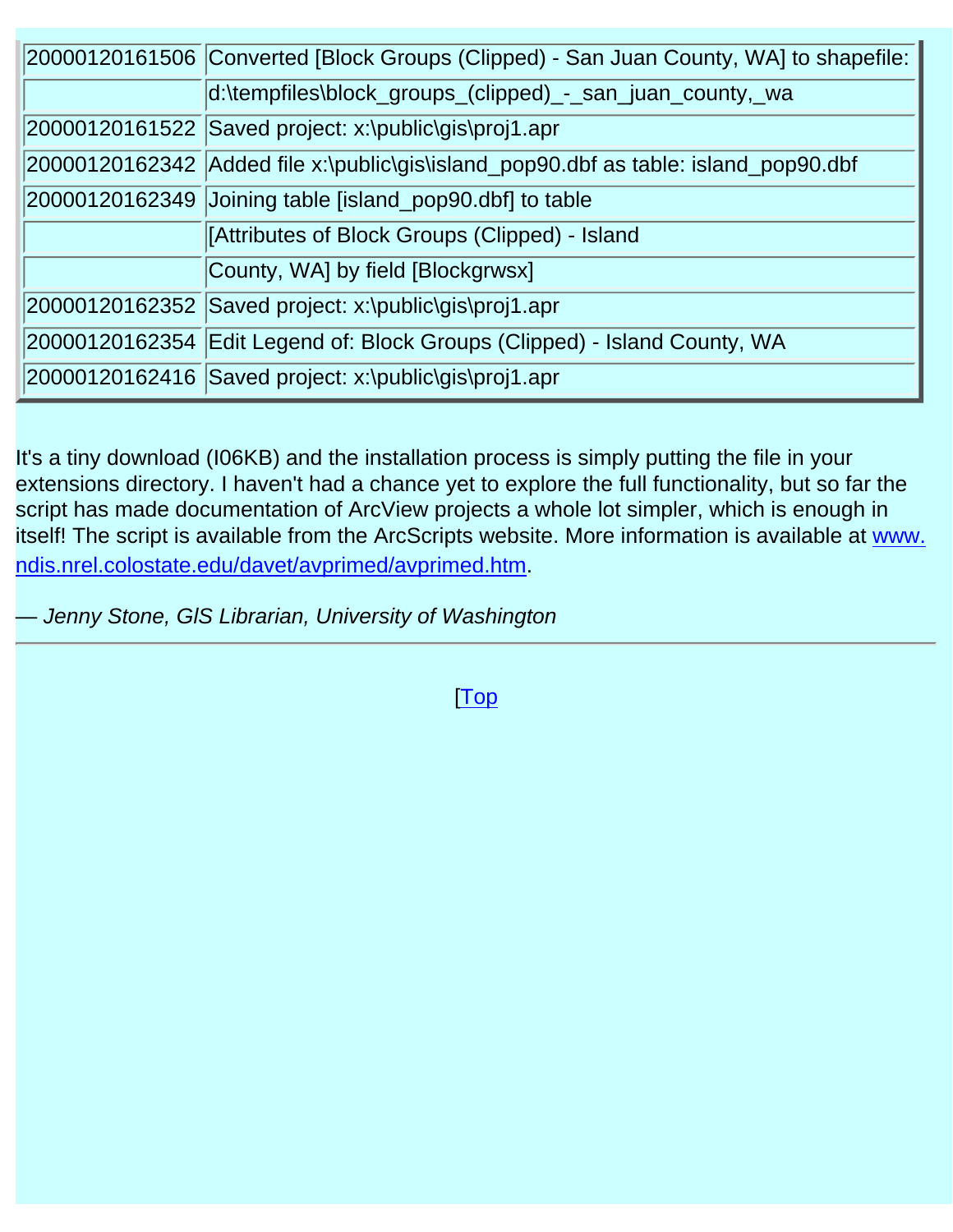# **NEW MAPS AND BOOKS**

## <span id="page-10-0"></span>**New Maps**

#### **New Maps from IGN**

Besides putting on spectacular New Year's celebrations, the French are also pretty good at making maps, and their national mapping agency, the Institut Geographique National (IGN), is especially prolific. Among their recent publications is *Afrique Politique,* a new political map of Africa at a 1:12,000,000 scale, 34 x 34", that replaces their earlier 1:10,000,000 editions. Their new map of *Haiti* is a welcome addition, since few maps for that area are available. It's a 1:300,000, 43 x 35" satellite image map, with tourist information and legends in French and English.

Examples of other recent IGN products include *France Tourisme Equestre,* for those who would like to see France (but not Paris I presume) on horseback; Edition 2000 of the *Atlas IGN Routier & Touristique France,* a nice road atlas with legends in French, English, German and Dutch; and *Cayenne - Kourou,* a map of the two major cities in French Guiana, once a penal colony but now noted for being the home of the European Space Agency launch site. IGN also has a new series of 1:25,000 topo maps of French Guiana covering mainly the coastal areas.

IGN is constantly updating and adding to its many map series, and all of them can be seen in the "La Boutique cartes IGN" section of their web site. One nice feature of their site are monthly lists of new maps, retained for a year, which makes it easy to keep up with recent releases. [\(www.ign.fr\)](http://www.ign.fr/)

## **Big maps of small countries**

I wanted to segue from the IGN to a French speaking country like Luxembourg. But in the interests of accuracy (and to procrastinate further in the compilation of this column), I did some web surfing on that little nation. Besides learning that even a small country can have lots of web sites, I also discovered that while French may indeed be the official language, most folks speak Luxembourgian (or Letzebuergesch). In any case, the Grand Duchy is a well-mapped place. A new series of appropriately large-scale topographic maps is being issued by the Administration du Cadastre et de la Topographie (ACT). *Grand-Duché de Luxembourg - Carte topographie,* a 1:20,000 set, is scheduled for completion in 2001 in 21 sheets, about a third of which are now available. Each sheet sells for about \$10 from GeoCenter. If you crave those really large scale topo series, but can't justify the cost and storage requirements that most countries entail, this is about as cheap a fix as you can find.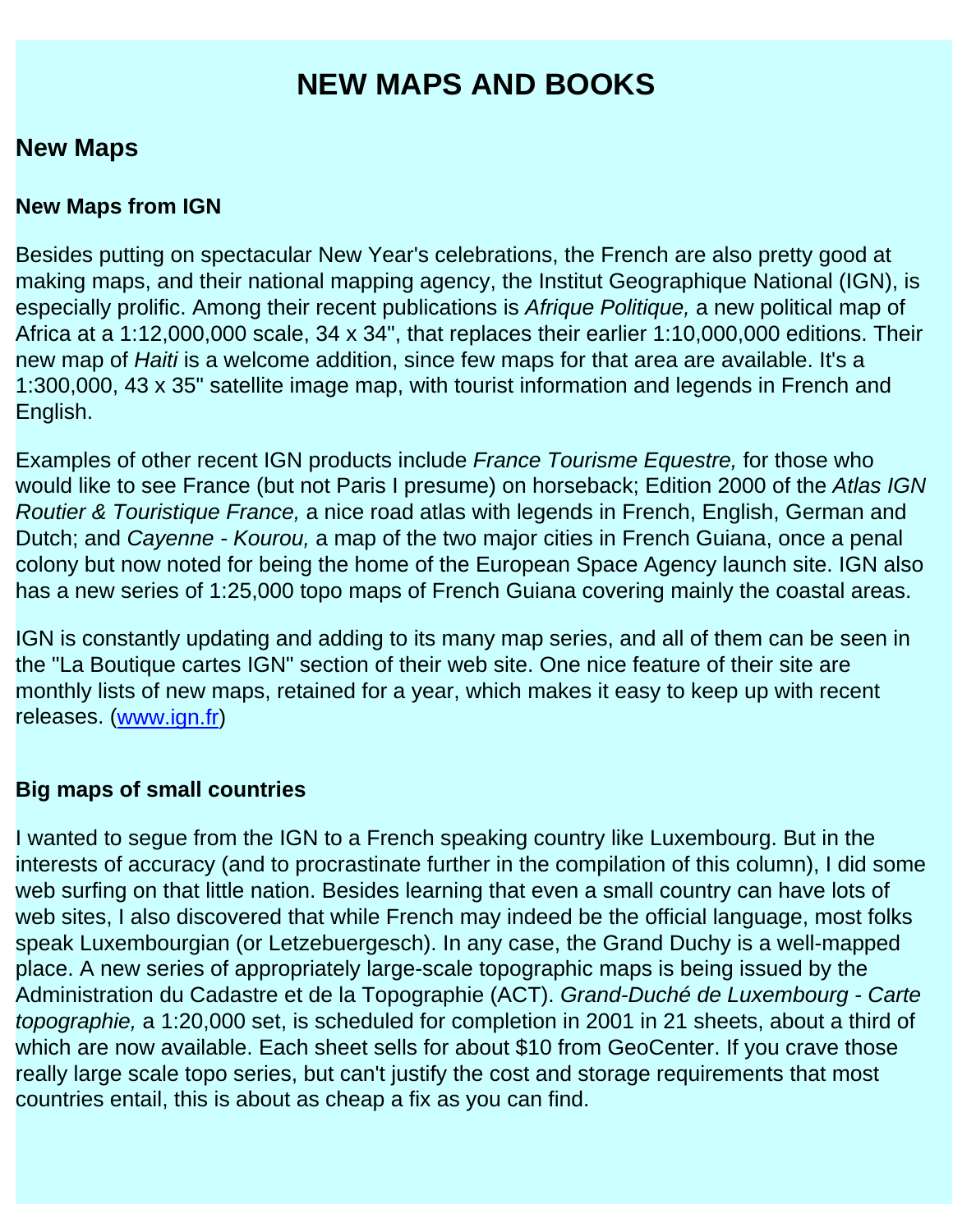#### **Changes in Poland**

In case you missed it (and I certainly did), the local government of Poland has been reorganized. In 1999 the former 49 voivodeships (provinces or regional governments) were replaced by 16 larger ones. In the three-tier territorial system of municipalities, counties, and voivodeships, the latter are responsible for, among other things, public education, health care, culture, urban and rural planning, environmental protection, and roads. Two recent maps by Polish publishers show these new divisions. Warsaw based GGK (Glowny Geodeta Kraju) and PPWK both have issued maps with identical titles, *Rzeczpospolita Polska, Mapa Administracyjna,* identical scales (1:750,000), and similar sizes (34 x 37"). The GGK version sells for 15.5 DM (about \$8), the PPWK for 14.5 DM (\$7.50) from GeoCenter or through East View ([www.missingmaps.com](http://www.missingmaps.com/)). For those whose Polish is a little rusty, new editions of road maps of Poland have just been issued by Michelin (no. 974), for \$10.95, and by Hungarian publisher Cartographia Kft. with legends in English, French, German, and Hungarian.

#### **Once Yugoslavia**

FAMA International is a self-described "Sarajevo-based media publishing house" whose focus is the "Phenomenon of the Sarajevo Siege, 1992-96." A while back they produced a very vivid pictorial map of the siege of Sarajevo titled *Sarajevo Survival Map 92-96.* Now they have come out with another equally vivid, colorful, and unusual pictorial map depicting events in the former Yugoslavia between 1991 and 1999. The Fall of Yugoslavia 1991-1999 is filled with images of tanks, planes, flags and other symbols representing various military groups, battles, destroyed sites, detention centers, and massacre sites. It's all a bit overwhelming, especially since the map is surrounded by a border of scenes from a classic antique map. There is some explanatory text in English on the front side of the map, and a detailed "Chronology 1980- 1999" on the reverse with listings of events in various places in Croatia and Bosnia Herzegovina. FAMA certainly doesn't hide its agenda, but as a curiosity piece and an historical document, the map is worth acquiring. MapLink had a few copies in stock at one time, but for \$15 plus \$5 shipping it's cheaper, although somewhat complicated, to order direct. Although the Fall of Yugoslavia was not listed when I last checked, FAMA has an interesting web site describing their products and how they can be ordered. [\(www.famainternational.com](http://www.famainternational.com/))

One part of the former Yugoslavia that has remained relatively unscathed during the postbreakup troubles is Slovenia. Perhaps because of this they have been able to produce some high quality maps. A good recent example is the set of 1:50,000 scale topographic maps, *Republika Slovenija topografska karta 1:50, 000,* from Geodetski zavod Slovenija. The 64 maps that cover the entire country carry a 1996 copyright and are very well done. Measuring 19 x 27", they come folded to a 5 x 9" size, and include such nice features as a full legend on the front and an index to the whole set on the reverse of each sheet. Available from MapLink and reasonably priced at \$360 for the set.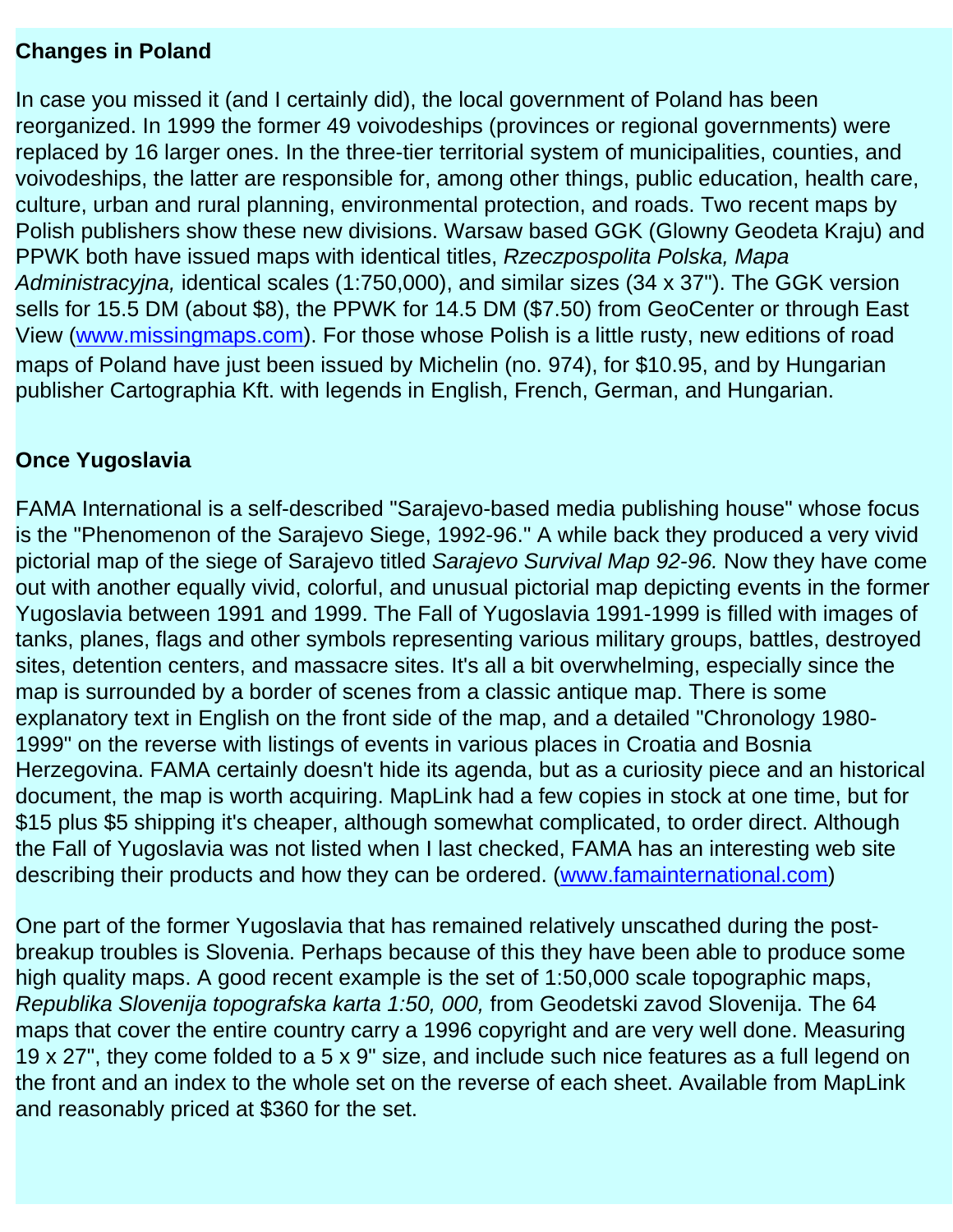#### **Down Under Again**

The Australian Survey & Land Information Group (AUSLIG) is issuing a new edition of its NATMAP 1:250,000 topo maps. Over the next 8 to 10 years AUSLIG plans to concentrate on revising the 1:250,000 series and digital data. Most of the currently available maps in the series are focused on the coast, and an index map of available sheets can be seen on their web site. ([www.auslig.gov.au\)](http://www.auslig.gov.au/)

AUSLIG produces a number of interesting products, such as *Australia Unfolded,* a CD-ROM atlas that lets users create their own maps of any area in Australia at various scales. The second edition was released in late Lao and sells for \$100 from OMNI or MapLink.

If you follow such things, you may have heard that a new product from Hema Maps was a winner of the 1999 IMTA (lnternational Map Trade Organization) Asia Pacific Map Awards. The prize winner is *Great Desert Tracks of Australia,* a series of four 1:1,250,000 sheet maps that cover the huge, remote region between the "Stuart Highway in the east and the Pilbara in the west and between the Great Australian Blight in the south and the Kimberley in the north." What little I know of the great interior spaces of Australia comes from the Mad Max series of movies with Mel Gibson trying to survive in a post-apocalypse wasteland. But I do know that there's not much out there. The maps show the complete lengths of some of Australia's legendary routes: the Canning Stock Route, Tanami Track, Gunbarrel Highway, Connie Sue Highway, Sandy Blight Junction Road, Kidson Track and more, with detailed land information, road distances, and tourist information "including fuel supplies and important phone numbers." *The Great Desert Tracks of Australia Map Pack* includes the four maps and a 12-page illustrated booklet telling the story of the "Hema-Auslig Great Desert Tracks Mapping Expedition," all packaged inside a hard covered folder. \$65A (about \$42).

Another item from Hema that I wish I had discovered before Christmas is their "Upside Down Year 2000 Calendar." The calendar displays Hema's famous upside down world map above a twelve month calendar "where the months are also upside down -- January appears in the bottom right hand corner and December in the top left" ([www.hemamaps.com.au](http://www.hemamaps.com.au/))

#### **Appalachian Trail**

Serious hikers in the east often have visions of hiking all or part of the great Appalachian Trail which extends from Maine to Georgia. The Appalachian Trail Conference, a non-profit volunteer group that maintains the 2000+ mile trail, also publishes a series of *Appalachian Trail Guides* and maps. The 11 *Guides,* each of which covers a section of the trail, are updated every 3 to 5 years. Each guide includes a pocket-sized book and a set of up to 12 separate topo maps. The books provide background information, identify points of interest, and describe long and short-distance hikes on the AT and major side trails.

Sets of maps from the guides as well as some individual maps can be purchased separately. For example, the Mass./Conn. set includes 5 color maps (on 3 sheets) which cover 140 miles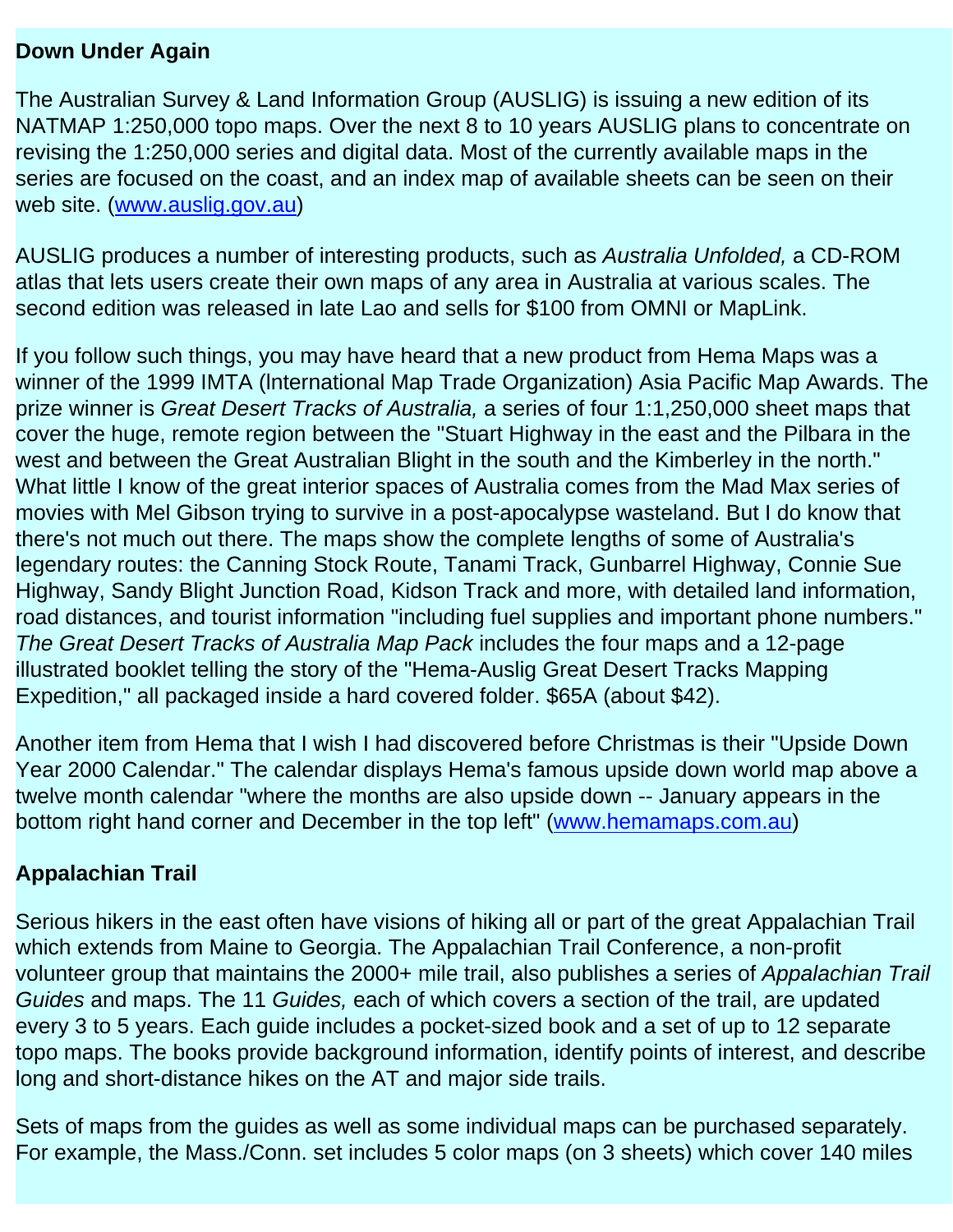from the Vermont border to the Connecticut/New York line at a 1:38,750 scale. Prices vary, but a complete set of maps is available for \$154. More information can be found on their interesting web site [\(www.atconf.org\)](http://www.atconf.org/).

## **Briefly Noted**

From the Cleveland Map Company comes a third "Millennium Edition" of the *Visitor's Map and Guide to Cleveland.* The 18 x 24" map, which focuses on downtown and University Circle, is nicely done, and a bargain at \$3.95. For some reason, Cleveland Map's only other product is a *Transportation Infrastructure Map of Mozambique.* In English and Portuguese, it shows primary and secondary roads, ports, railroads, airports (and "all domestic and international flights to and from any Mozambican airport"). The full color, 12 x 18" flat map sells for \$17.95. ([www.clevelandmap.com\)](http://www.clevelandmap.com/)

Israeli publisher Kronenberg-Vilenski has created two sets of historical map reproductions of *The Holy Land and Jerusalem.* Each contains six colorful maps from the 16th to 18th centuries, in a uniform 12 x 15 " size, housed in an attractive portfolio. \$29.95 each from MapLink.

Grace Welch from the University of Ottawa pointed out to MAPS-L readers the "70th Anniversary Edition" special issue of Canadian Geographic. (How do serial catalogers handle an issue marked "2000 Annual, Vol. 120, No. 1"?) The issue has a "Mapping at the Millennium" theme, with several interesting map-related articles. The issue also included a large *New Century Map of Canada* which can also be purchased separately. Seeing this issue reminded me that *CG* is a really high quality magazine, and I've resolved to become a more regular reader.

For no discernible reason I seem to be hoarding those new state commemorative quarters. To the rescue of people like me, as well as novice coin collectors, comes the "United States Coin Album Map" from University Games. The folded album (26 x 16" opened) is a map of the U.S. with spaces for the coins on or near their respective states. There are other similar products out there, but this one is available from the Map Store of Minnesota for \$15.95 plus \$7 S&H. ([www.freemap.com\)](http://www.freemap.com/)

# **New Books**

# **For Collectors and Historians**

Thomas Suarez is a noted map dealer and authority on Southeast Asia, so I awaited with anticipation his new book, *Early Mapping of Southeast Asia* (Periplus Editions, 1999. 280 p., \$65. ISBN: 9625934707). It was mentioned briefly in the October *base line* before its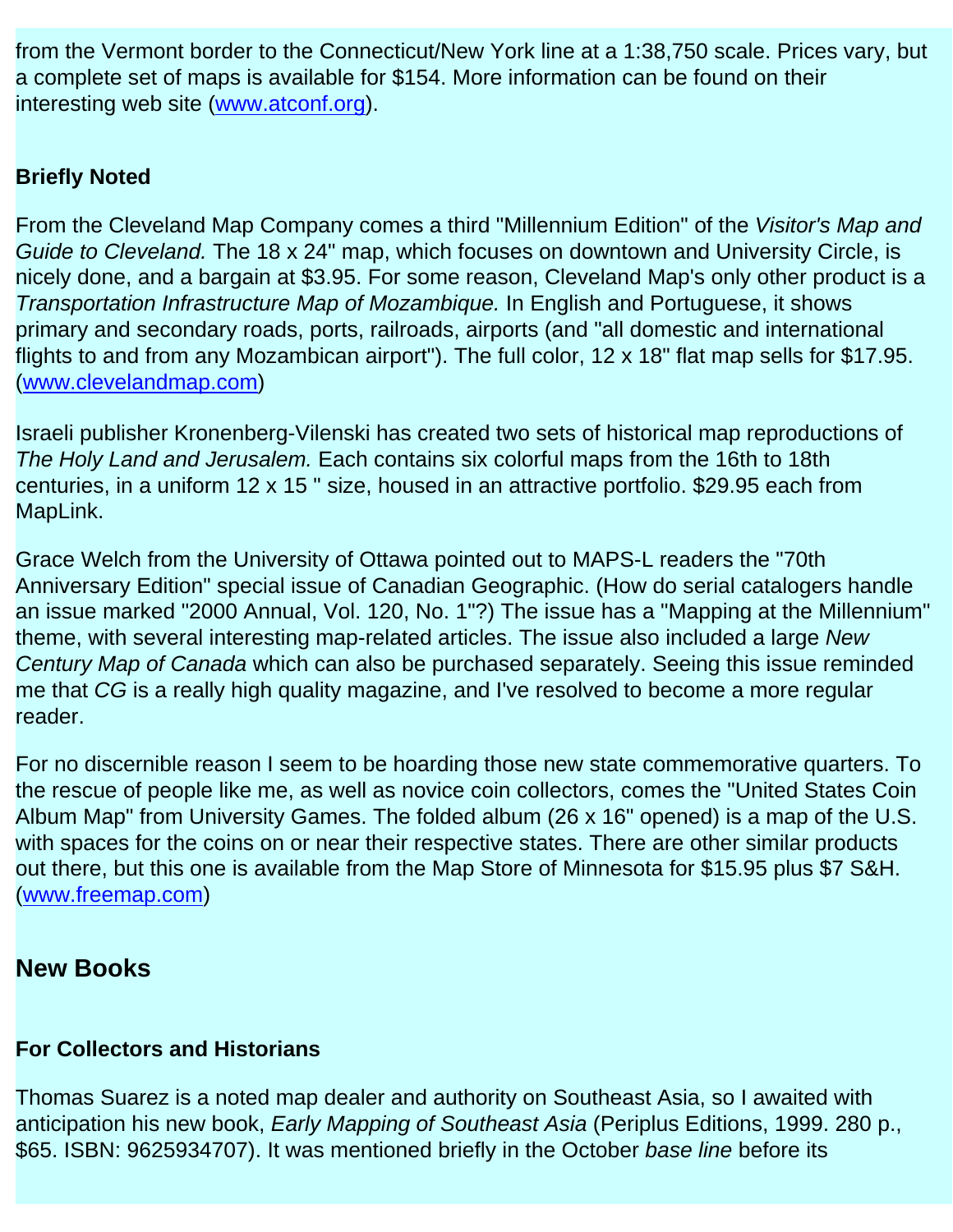publication date, so I was unsure what to expect. Now that I've seen a copy I can say that it exceeded all my expectations. It's a wonderful book, with first-rate production values, a great deal of informative text, and many beautiful illustrations, some in color. The text is especially valuable, as Suarez covers in depth the history, culture, and geography of the area, as well as the map making from the 16th to the 19th centuries. It's a truly valuable book, and a necessary addition to all map collections.

*Collecting Antique Maps: an Introduction to the History of Cartography,* by Jonathan Potter. (London: J. Potter, l999. £18 (c. \$29.50). ISBN: 0951157752). The well-known London map dealer has a new edition of one of the best introductions to old maps. It expands on a work first published in 1988 as *Country Life Book of Antique Maps,* with additional chapters on 19th century cartography, up-dated market information, and a new bibliography. The basic arrangement remains the same, with three major sections. "Looking at Maps" focuses on collecting and identifying antique maps; "Mapping the World and Its Countries" covers the major maps and map makers of various countries and continents; and the final and perhaps most fun section concerns "Globes, Curiosities and Miniatures." The book is heavily illustrated, the text accessible, and it's one of the first books I show to someone who wants a quick and painless introduction to the history of maps. (As of this writing the book was available from the UK site of Amazon.com, from Map Collector Publications [\(www.mapcollector.com](http://www.mapcollector.com/)), and from Jonathan Potter Ltd. ([www.jpmaps.co.uk](http://www.jpmaps.co.uk/)).)

For those with a more scholarly bent come two books from the University of Chicago Press, one of the few publishers issuing works on the history of cartography and geography. *Geography Unbound: French Geographic Science from Cassini to Humboldt,* by Anne Marie Godlewska, (Chicago, 1999, 456 p., \$65, ISBN: 0226300463), is a detailed study of geography and geographers in 18th century France. *Geography and Enlightenment,* edited by David N. Livingston and Charles W. J. Withers (Chicago, 1999. 455 p., \$52, ISBN: 0226487202) is a collection of essays that "explore both the Enlightenment as a geographical phenomenon and the place of geography in the Enlightenment." Some map related chapters include "Global Illumination and Enlightenment in the Geographies of Vincenzo Coronelli and Athansius Kirchner" by Denis Cosgrove, and "Reconsidering Enlightenment Geography and Map Making: Reconnaissance, Mapping, Archive" by Matthew Edney of the Osher Map Library at the University of Southem Maine. (This allows me to mention the new exhibit at the Osher, "Worldly Treasures: A Fifth Anniversary Exhibition," which will run until March 2000 and which can be seen on their web site ([www.usm.maine.edu/maps\)](http://www.usm.maine.edu/maps).)

*L'Italia nell'antica cartograpfia: 1477-1799.* Edited by Roberto Borri. Ivrea (Turin): Priuli & Verlucca, 1999. 190 p. 200,000 Lire (c. \$105). (ISBN: 8880681346). This is a chronological listing of the printed maps of Italy from 1477 to 1799. Nearly 300 maps are included, with basic identification data and a brief description along with a rarity grading. The text is in Italian, with no summaries in other languages, but all the maps are beautifully illustrated, many in color, in a large 12 x 13" format.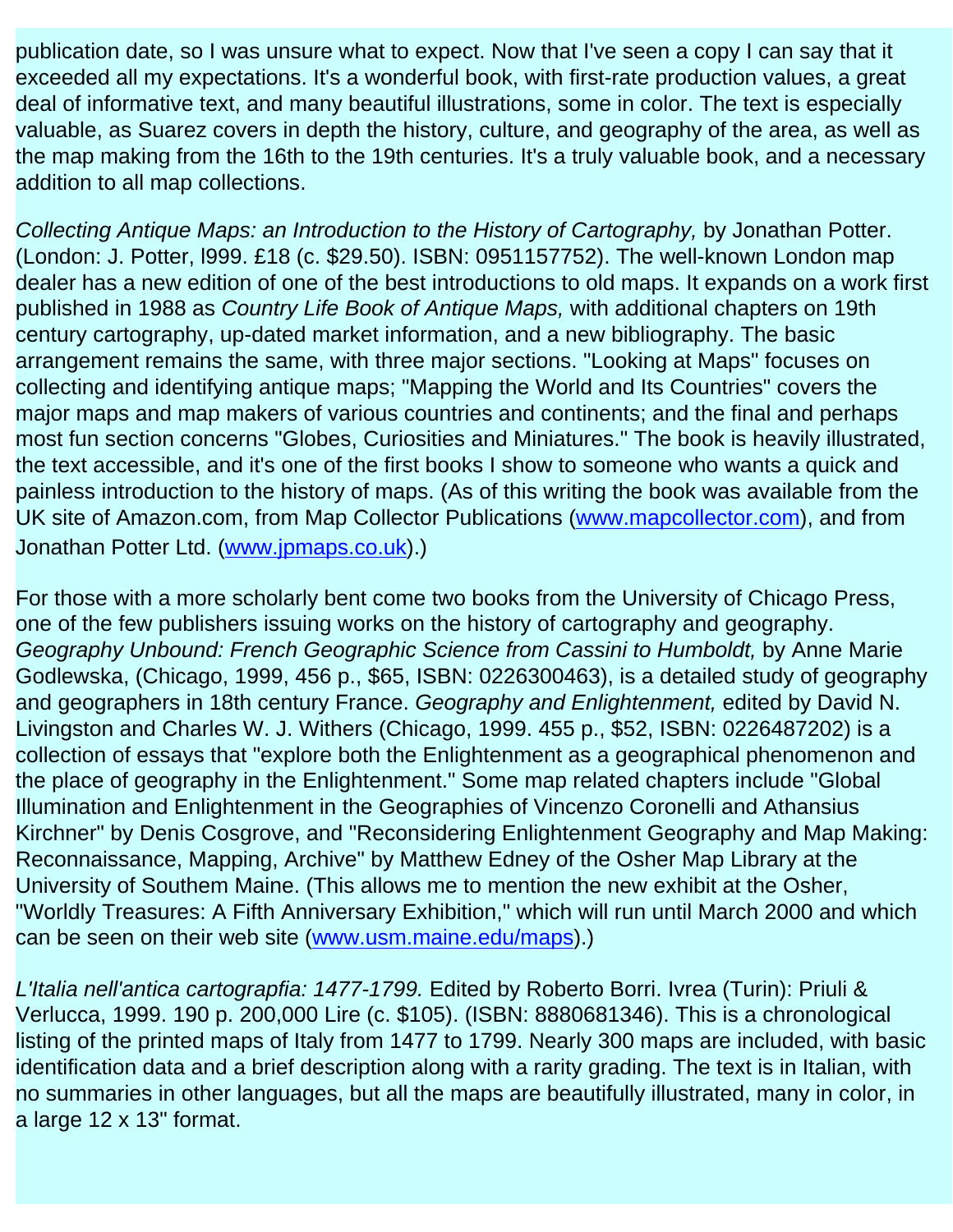#### **Road Warriors**

I freely admit to being the least adventuresome of travelers, and on long auto trips never pull off the interstate unless the golden arches of McDonald's or the Holiday lnn sign are in clear view from the highway. A godsend for travel wimps like me is the *Exit Authority,* a guide to every business and service at every exit on every U.S. Interstate. The publisher, Interstate America, annually surveys all interstate highways for businesses serving travelers located within a quarter mile of each exit. The listings include such things as restaurants, fuel and diesel stops, hotels and lodging, RV dump stations, outlet malls (something for the ladies), medical facilities, and ATM machines. The big (656 p.) 2000 edition of the *Exit Authority* retails for \$21.95 at finer bookstores and map dealers (ISBN: 188047722X).

Interstate America also publishes several other directories for the folks who drive for a living. *Travel Centers and Truckstops* (ISBN: 1880477211) lists over 5000 "RV friendly" stops, while their *Truck Stops* is directed toward professional truckers. The *Exit Guide* is another trucker's reference to services, businesses (including Wal-Marts!), and truck parking availability along interstates. Their newest product, *The Vacation Planner,* has detailed maps of the U.S. and Canada and major metro areas, descriptive listings of regional historic sites and attractions, and profiles of national and state parks. More information on all Interstate America products can be found at [\(www.interstateamerica.com\)](http://www.interstateamerica.com/).

Benchmark Maps, which is producing a great series of state road atlases, has added a new title to their list. The *Washington Road & Recreation Atlas* has Benchmark's trademark "Landscape Maps" which combine terrain shading and altitude coloration to produce an attractive product. In addition to 80 pages of maps at 1:200,000 scale, the atlas has a 22-page Recreation Guide section with information on public lands, and a special Seattle Recreation Guide. (\$19.95; ISBN: 0929591534). Benchmark has also recently revised its *New Mexico Road & Recreation Atlas,* the first in the series, adding for the 3rd edition latitude and longitude grids for use with GPS receivers. Other states published to date are Arizona, California, and Oregon. Available from most dealers, but more information can be seen at ([www.](http://www.benchmarkmaps.com/)  [benchmarkmaps.com\)](http://www.benchmarkmaps.com/).

— *Fred Musto*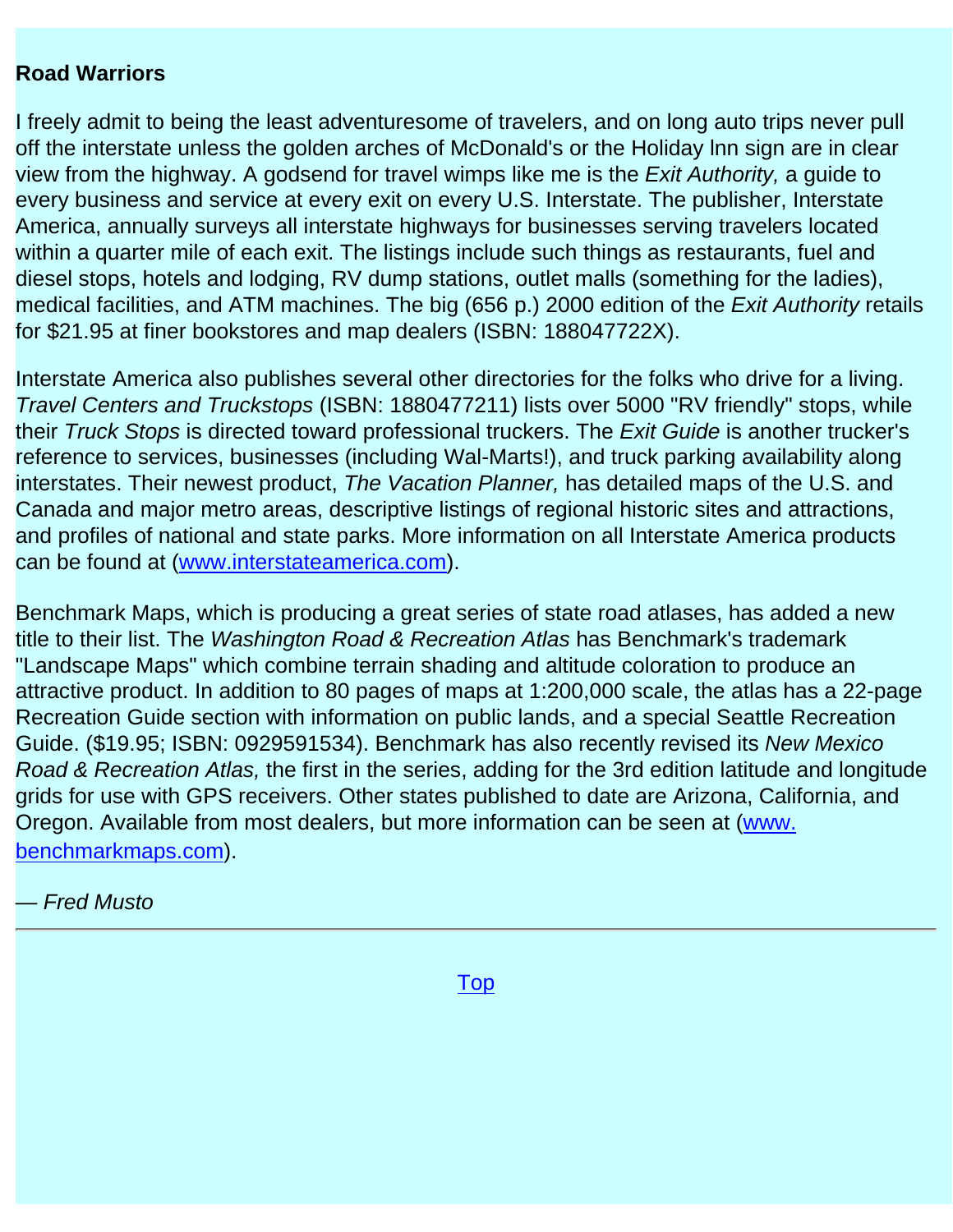| Code # Account Title                | Admin.<br><b>Budgeted</b> | Admin.<br>Actual | Meridian<br><b>Budgeted</b> | Meridian<br>Actual | base line<br><b>Budgeted</b> | base line<br>Actual | Total<br><b>Budgeted</b> | Total<br>Actual |
|-------------------------------------|---------------------------|------------------|-----------------------------|--------------------|------------------------------|---------------------|--------------------------|-----------------|
| Beginning Balance                   |                           |                  |                             |                    |                              |                     |                          |                 |
| 3000 Carryover from 1997/98         |                           |                  |                             |                    |                              |                     |                          | \$16,316        |
| Revenue                             |                           |                  |                             |                    |                              |                     |                          |                 |
| 4000-4003 Dues                      | \$7.675                   | \$7.428          |                             |                    |                              |                     | \$7.675                  | \$7,428         |
| 4100-4101 Sales/Books, Pamphlets    | \$4,500                   | \$556            |                             |                    |                              |                     | \$4,500                  | \$556           |
| 4110 Subscriptions                  |                           |                  | \$300                       | \$3,015            | \$2,000                      | \$1,045             | \$2,300                  | \$4,060         |
| 4140-4142 Advertising               |                           |                  | \$1,000                     | \$0                |                              |                     | \$1,000                  | \$0             |
| <b>Total Revenue</b>                | \$12,175                  | \$7,984          | \$1,300                     | \$3.015            | \$2,000                      | \$1.045             | \$15.475                 | \$12,044        |
|                                     |                           |                  |                             |                    |                              |                     |                          |                 |
| Expenses<br>5122 Bank Service Fees  | \$0                       | \$2              |                             |                    |                              |                     | \$0                      | \$2             |
| 5150 Messenger Service              | \$0                       | \$33             |                             |                    | \$0                          | S <sub>12</sub>     | \$0                      | \$45            |
| 5210 Transportation                 | \$0                       | \$146            |                             |                    |                              |                     | \$0                      | <b>S146</b>     |
| 5212 Lodging & Meals                | \$300                     | \$379            |                             |                    |                              |                     | \$300                    | \$379           |
| 5300-5305 Conference Expenses       | \$3,300                   | \$3.627          |                             |                    |                              |                     | \$3,300                  | \$3,627         |
| 5306 Awards                         | \$100                     | \$0              |                             |                    |                              |                     | \$100                    | \$0             |
| 5400-5420 Publishing/Printing       | \$3,800                   | \$885            | \$6,300                     | \$3,985            | \$4,500                      | \$4,610             | \$14,600                 | \$9,480         |
| 5500-5599 Operating                 | \$1,600                   | \$0              | \$250                       | \$0                | \$250                        | <b>S61</b>          | \$2,100                  | \$61            |
| <b>Total Direct Expenses</b>        | \$9,100                   | \$5,072          | \$6,550                     | \$3,985            | \$4,750                      | \$4,683             | \$20,400                 | \$13,740        |
| 5902-5999 Inter-Unit Transfers      | \$734                     | \$393            | \$50                        | \$23               | \$160                        | \$137               | \$944                    | \$553           |
|                                     |                           |                  |                             |                    |                              |                     |                          |                 |
| <b>Total Expenses</b>               | \$9,834                   | \$5,465          | \$6,600                     | \$4,008            | \$4,910                      | \$4,820             | \$21,344                 | \$14,293        |
| <b>Project Balances</b>             | \$2,341                   | S2.519           | ( \$5, 300)                 | (S993)             | (S2, 910)                    | (S3, 775)           | (S5, 869)                | (S2, 249)       |
| Ending Balance (Carryover to 99/00) |                           |                  |                             |                    |                              |                     |                          | \$14,067        |

(Submitted at Midwinter Meeting - San Antonio, January 2000 / Steve Rogers, Treasurer)